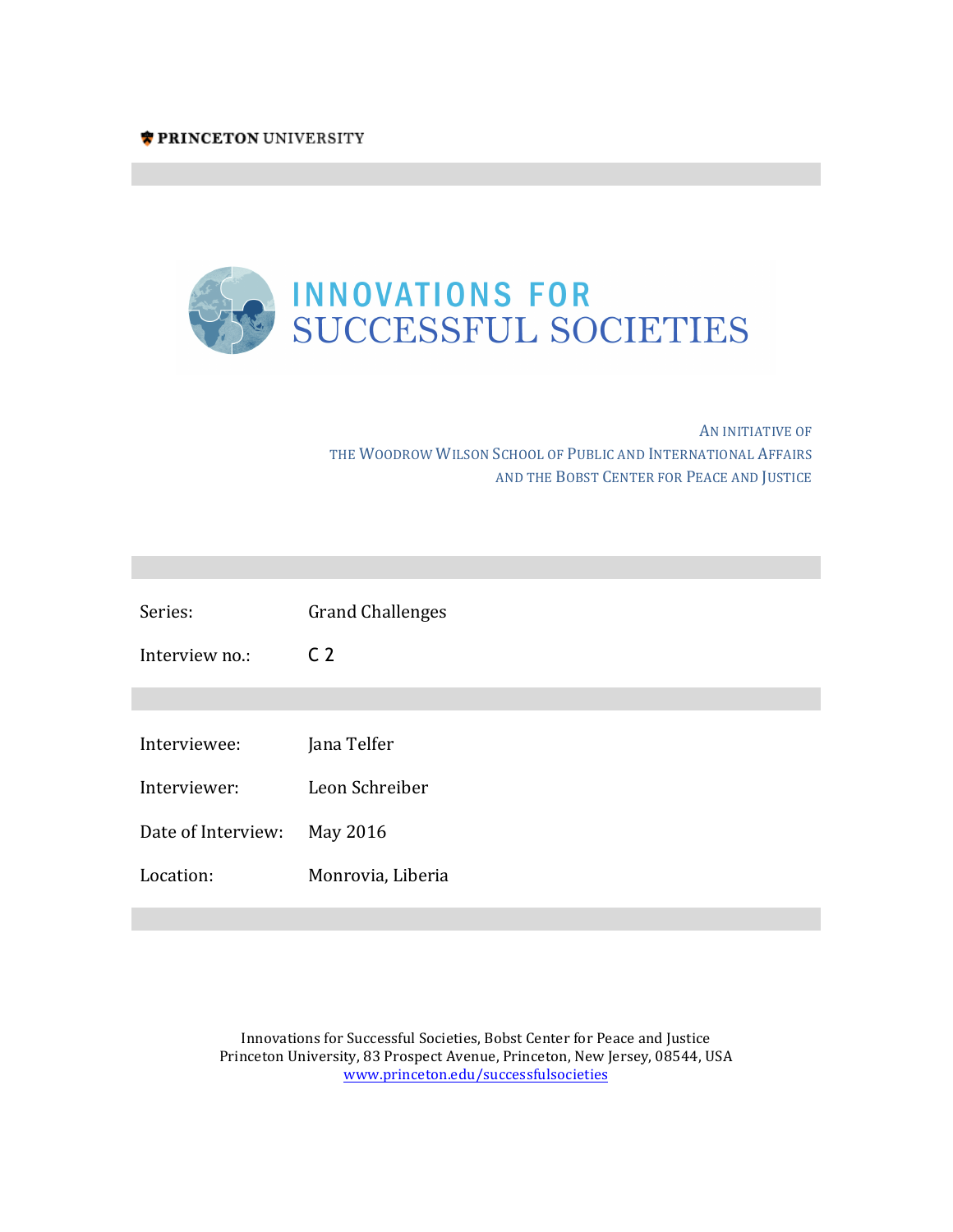SCHREIBER: Shall we jump straight in with a bit of personal background? Would you tell us what you were doing prior to the Ebola outbreak? How did you get involved initially?

 $\mathcal{L}_\text{max}$  and  $\mathcal{L}_\text{max}$  and  $\mathcal{L}_\text{max}$  and  $\mathcal{L}_\text{max}$  and  $\mathcal{L}_\text{max}$  and  $\mathcal{L}_\text{max}$ 

- *TELFER: My official title at CDC (Centers for Disease Control) is Associate Director for Communication Science. Typically I work in environmental health; however, I had done a substantial amount of emergency response and international emergency response involving risk communication. So I was asked to go to Liberia because one of the people who was over there thought that the country could benefit from a risk communication approach.*
- SCHREIBER: So that was someone from the CDC?
- *TELFER: Yes.*
- SCHREIBER: At what point did you arrive then?
- *TELFER: I arrived early in September of 2014 and was there for about five or six weeks. I came home for 30 days and went back in middle of November of 2014 until right before Christmas and then was home working on the response domestically. Between deployments I was working in our Joint Information Center. Then I returned to Liberia in July and August of 2015.*
- SCHREIBER: You must have a nice perspective on how the whole story evolved throughout those three periods. I guess they were quite different in terms of the challenges that they presented. If we go back to September when it was the peak of the crisis, what did you find from a communications, social mobilization side when you arrived? What were some of the first things that struck you as serious challenges?
- *TELFER: One of the largest challenges was that, although it had a very skilled and able social mobilization group and approach, the country was overwhelmed just by the size, not only of the epidemic itself, but also of the international response. Not having previously had such an event in Liberia, there was no structure for international agencies to intersect with the Ministry of Health in the health promotion arena. At the same time, Liberia is a very relationship-intensive society. Relationships are extremely important. So it just wouldn't have been appropriate or suitable for CDC to charge in and say, "Here's what we need to do". So it took about three weeks of listening and watching and gathering information to be able to propose an alternative. That was one of the major challenges. What was going on at the time was that by the middle of September there were sixty NGOs in Liberia working on 250 different projects. The country had no mapping of where those NGOs were. The social mobilization meetings were basically committees of the whole with about fifty to sixty different organizations represented all with extensive response experience, all believing that their way was worthy, and all talking at the same time.*

*Then there was a Message Development Group that was staffed by UNICEF, which did an extraordinary job; however, the message and materials development committee meetings tended to follow the same pattern, about fifty to sixty different organizations present, all talking at the same time.* 

*About three weeks into my engagement there, I proposed a structure to the director of health promotion for the ministry that was adopted.* 

SCHREIBER: Was that Reverend Sumo?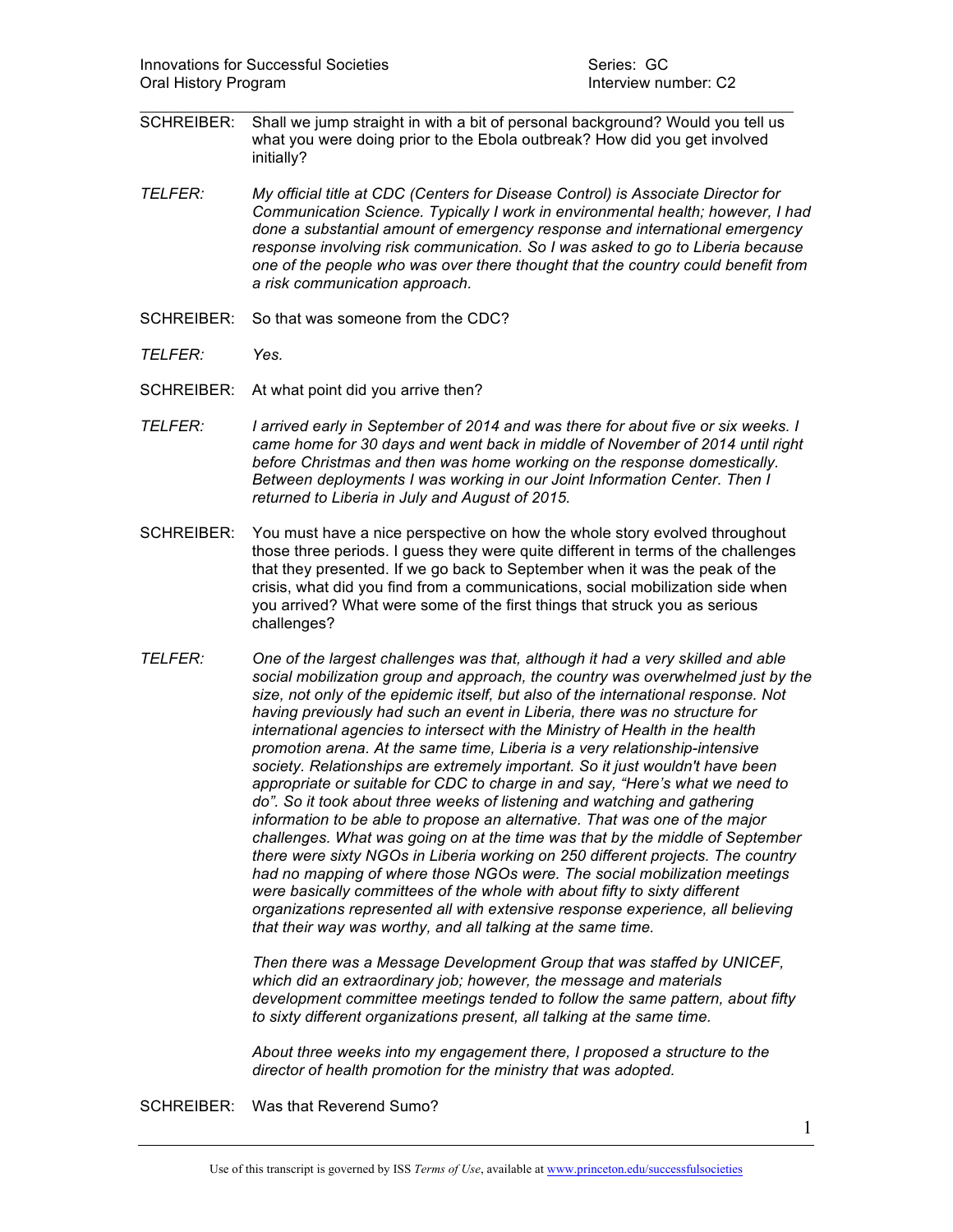*TELFER: Yes. In the meantime we had been working with the IMS (Incident Management System) manager on some other issues—including an MMWR (Morbidity and Mortality Weekly Report) article that CDC was planning to publish—to be able to help them respond and bring a risk communication frame to that. And, in the same time period, we established the partnership with AGI (African Governance Initiative) which was an atypical partnership for CDC. This addresses one of the other challenges.* 

 $\mathcal{L}_\text{max}$  and  $\mathcal{L}_\text{max}$  and  $\mathcal{L}_\text{max}$  and  $\mathcal{L}_\text{max}$  and  $\mathcal{L}_\text{max}$  and  $\mathcal{L}_\text{max}$ 

*The first challenge is organization. The second challenge was international communication and ensuring that the ministry had enough advance notification of what partners were doing that might have an effect in the international arena that would have an impact on the Liberia response. The third challenge that we found was that messages were not making it out of the Message Materials and Development Committee. They weren't making it out of the committee to the IMS structure and the partners, nor were they getting to the Ministry of Information, Cultural Affairs and Tourism, the official public communication agency for the Liberian government. So essentially we had to build a bridge between the Ministry of Health and the Ministry of Information. AGI had someone assigned to the Ministry of Information. We worked together to put together what came to be called the Joint Communication Committee. It was led by the Minister of Information and involved the public affairs officers of the major partners. Whereas the social mobilization leaders for the major partners were involved in the health promotion activity, we engaged the public affairs people in the Ministry of Information Joint Communication Council.* 

*The minister extended the invitation to other branches of government that were involved with the response. For example, the Ministry of Transportation communicated with taxi drivers who were providing ambulance service by default. So those other ministries were also invited. We began to move information, health information, out of the Ministry of Health and across government and across the partners.* 

*I think the fourth item was ensuring that that information moved. So we did a couple of things. One through the Joint Information Committee restructuring the news conferences so that they would be a little more organized in terms of what the Ministry of Health could bring forward. Then also looking at instruments that the Ministry of Health could use to share with all partners so that everybody would have a common understanding of what was going on with the response. All of that was risk-communication based, because we were looking at the models of risk communication as well as cultural impact. Those were probably the four biggest things in the first deployment. We also did a national risk communication plan. That was out of the Joint Communication Committee.* 

- SCHREIBER: So the first issue that you mentioned, about messages not coordinating with those sixty NGOs and the government, the messaging committee, etcetera, what were some of the steps taken to fix that?
- *TELFER: What we did was to put in a sort of joint information center within the IMS structure. If you're familiar with US responses, a joint information center is typically a public affairs type activity because the whole IMS structure derives from police and fire responses to emergency and the need to coordinate amongst local emergency responders. That has since been elevated through FEMA (Federal Emergency Management Agency), the Department of Homeland Security to a national paradigm.*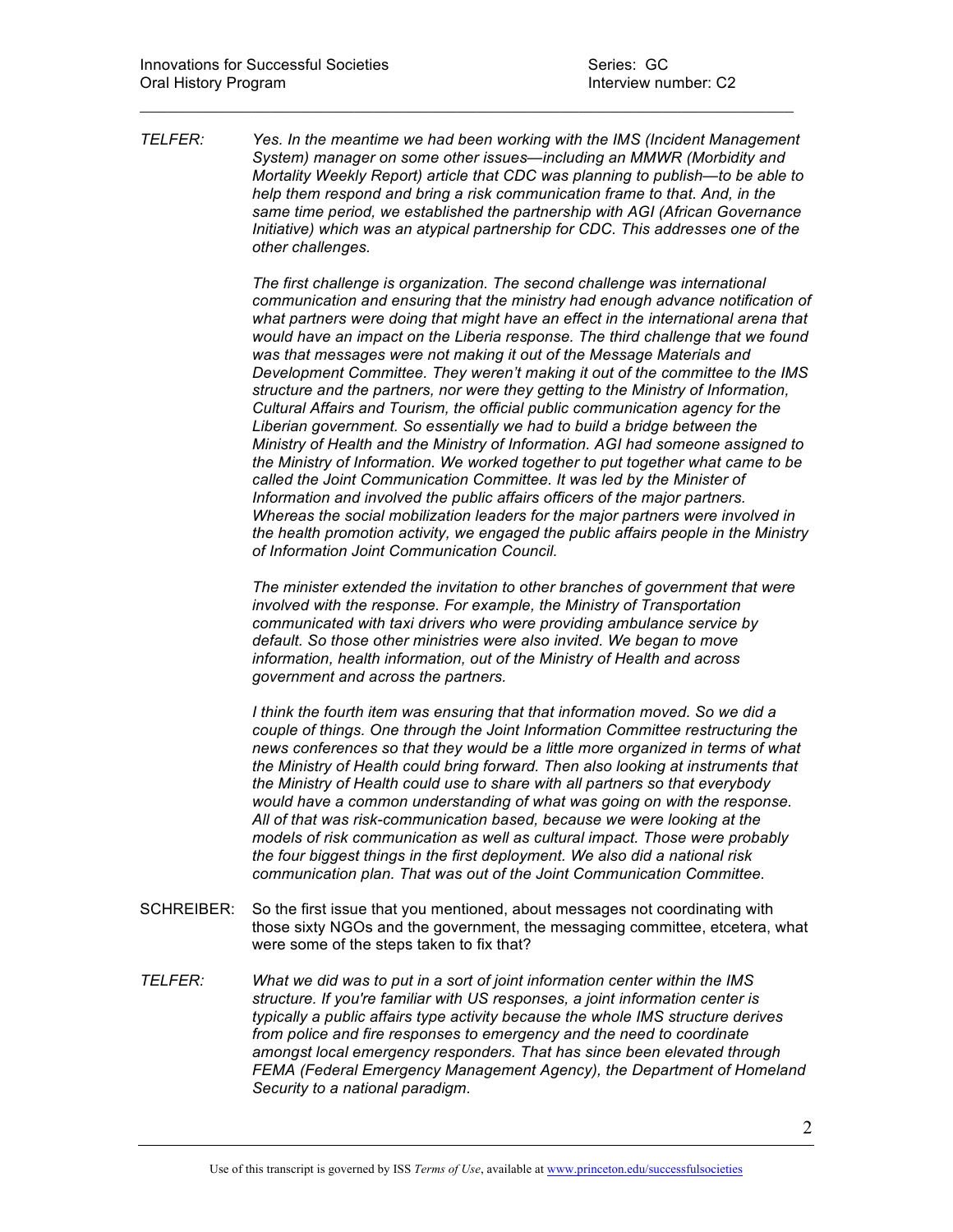*However the communication paradigm, the Joint Information Center paradigm, continues to be pretty much public information, public affairs approach. So what we did was to adapt that to what worked for Liberia. Public affairs were not everything because public affairs were really handled by the Ministry of Information. However we needed a liaison with them.* 

 $\mathcal{L}_\text{max}$  and  $\mathcal{L}_\text{max}$  and  $\mathcal{L}_\text{max}$  and  $\mathcal{L}_\text{max}$  and  $\mathcal{L}_\text{max}$  and  $\mathcal{L}_\text{max}$ 

*The specific challenge was that in terms of span of control, Reverend Sumo had essentially sixty different organizations and all his staff reporting to him. So his span of control was out of control; it was impossible for any individual to be able to do that. So in watching him try to work with that, it seemed as though he needed a way that he could continue to get information, to continue to manage the function, but also one that he could actually control.* 

*There was an opportunity also to provide development capability for his staff which was relatively lean; they had about six people in the Health Promotion Department and we needed to organize the international responders because international responders are accustomed to coming into a system and working in a system and Liberia did not have a system in place for this magnitude of a response or for an emergency response. They had good systems for regular activities like measles immunization, maternal and child health. They did not have a system for emergency response. So we looked at how we could build the Joint Information Center within the IMS structure.* 

*What we did was to basically look at what were the four things that were most needed in the country. One was training. One was message and materials development. One was field mobilization and support and one was media, to be able to link with the Ministry of Information. Then we basically drew up terms of reference. I sat down with Reverend Sumo. We agreed on the buckets. We agreed on the people in his organization he named who would be the ministry liaison with each of those work groups.* 

*We established work groups to support that function that involved an international NGO and a national NGO to convene members of the work group. From an international perspective, I recommended that no international agency participate in more than two workgroups so that we could step away from the meeting of the whole. And also because even though all of us have capabilities in every area, each of us has greater strength in some areas than in others. So, for example, the World Health Organization was the convener for field mobilization and support. UNICEF continued to be the convener for message and material development. There is an organization that has long standing in Liberia called Restoring Basic Health Services; that was the convener for training, because they had extensive experience and capacity in that area and CDC was the convener for media.* 

*Then we had a national NGO partnered with each so we could do both capacity development for the ministry and capacity development for the country. Then we invited people to sign up for not more than two, and Reverend Sumo specified himself that the national NGOs not sign up for more than two because he wanted them to be able to focus as well and not use this as a broad-based training opportunity.* 

*Many of the national NGOs had sprung up in response to the Ebola outbreak. So there were long-standing national NGOs like Crusaders for Peace. There were also organizations that had sprung up more recently to provide help. So that's what we did and it worked. It brought order to the meetings. The committees convened and reported.*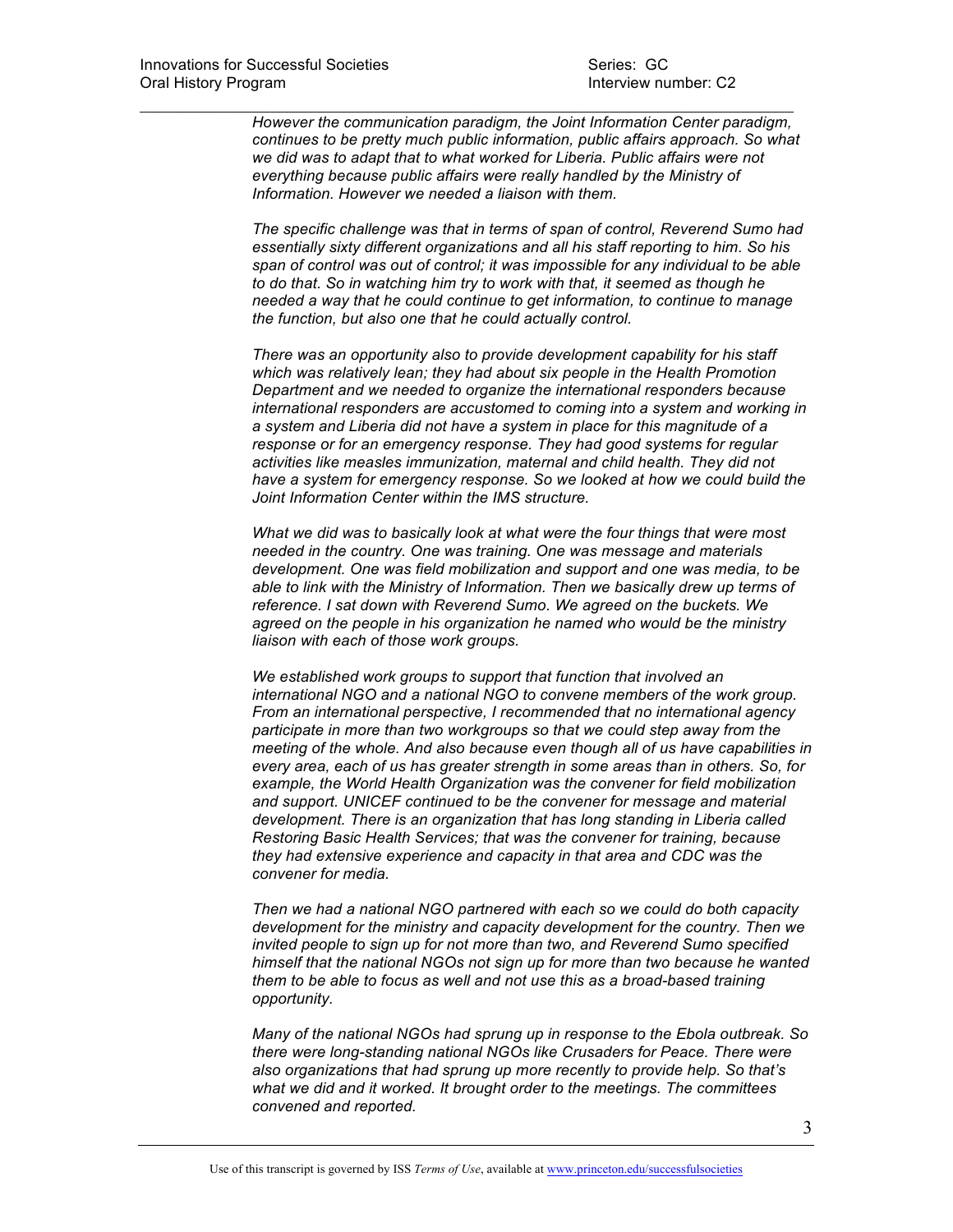*By the time I returned in November, all of the work groups were being convened by the national NGO with the exception of Message and Materials Development co-convened by the ministry and UNICEF. It was so exciting to see capacity happening right in front of your eyes.* 

SCHREIBER: If I understand it correctly, you had the social mobilization pillar and these were essentially four subcommittees that reported back to the main group. Is that right?

 $\mathcal{L}_\text{max}$  and  $\mathcal{L}_\text{max}$  and  $\mathcal{L}_\text{max}$  and  $\mathcal{L}_\text{max}$  and  $\mathcal{L}_\text{max}$  and  $\mathcal{L}_\text{max}$ 

- *TELFER: That's right.*
- SCHREIBER: So the big group, was it still sixty different people in one room for the main meeting?
- *TELFER: It was still sixty different people in one room, but they weren't all talking at one time. They had basically done their business and were making recommendations, doing report- outs from their meetings, and making recommendations to the group and to the ministry.*
- SCHREIBER: Would these four subgroups meet every day as well? So Message and Materials Development, they would meet every day?
- *TELFER: They met at least weekly; it depended on what they were doing. Message and Materials Development, for example, at that point, met a few times a week. As the field support and mobilization effort was getting going they met more frequently. The guideline was meet at least once a week and meet in advance of the social mobilization meeting, but it did not restrict groups from meeting more frequently. So it sort of depended upon the level of activity and what was really needed for that particular function.*
- SCHREIBER: When I look at these four things, I'm interested in all four of them, but let's take the Message and Materials Development one first. The feeling that I get from talking to people here is that initially there was a lot of criticism of some of the messages that had come out; they were very fatalistic, "Ebola kills". People really didn't know how to respond to that or frankly why would you respond, if you're going to die anyway. So how did you see the Message and Materials Development committee improving the content of some of the messages that were going out, not necessarily to people in the field, but on billboards, on the radio, at the press conferences?
- *TELFER: Right. Let me say again, UNICEF did an extraordinary job on the message development component. One of the reasons that messages were fatalistic early on was because there were so many people in that space and it was not organized. There wasn't a structure. So it goes back to the fundamental challenge in the country that they hadn't had to confront something like this before. So a structure to do that didn't exist.*

*Accordingly what happened in July and August, early August, for example, is that people were saying what they believed with the best of intentions. Typically what happens in crisis or emergency situations like this is that government officials and science officials do the wrong thing with the best of intentions, because the right thing is totally counterintuitive. The IMS manager typically began with the number of deaths and the case count and was not sharing about all the progress that was being made and the way that the IMS was being organized.*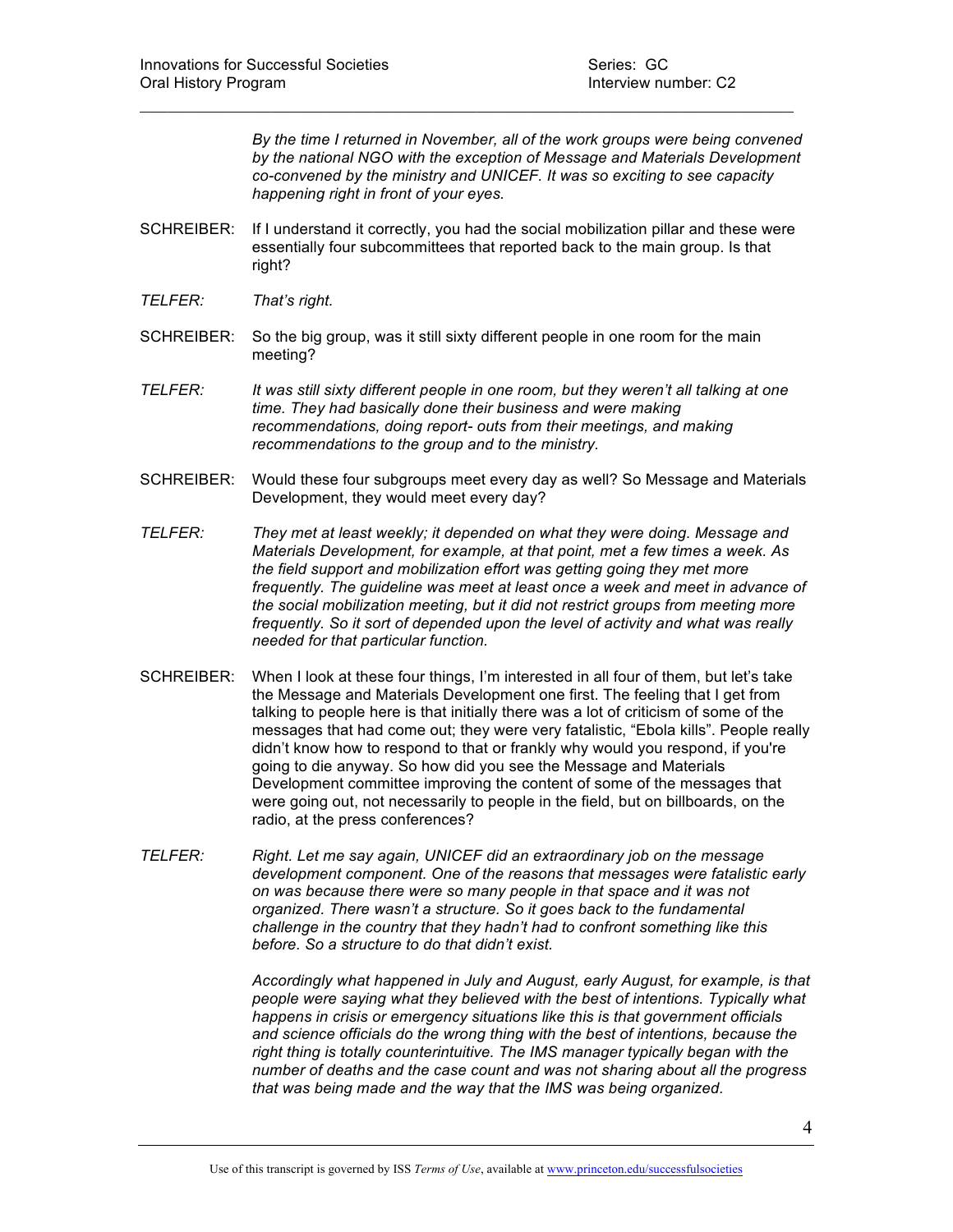*One of the things that we did was to work closely with UNICEF. UNICEF was working on a well-developed message pallet by that time to ensure that all of the messages were based on sound science. Throughout the response we would provide input and suggest modifications to messages based on science. By early September UNICEF had traction; however, it is difficult to overcome the first things that people hear. The first person out of the gate is the person who sort of sets the standard and after that everybody else is playing catchup, and that is exactly what was occurring in Liberia. Then when you have so many organizations involved in trying to influence the message development, it was really difficult for the team at UNICEF to be able to make substitute programs, to be able to move the dial as readily as might have been desirable because the organization to support them was not there.*

 $\mathcal{L}_\text{max}$  and  $\mathcal{L}_\text{max}$  and  $\mathcal{L}_\text{max}$  and  $\mathcal{L}_\text{max}$  and  $\mathcal{L}_\text{max}$  and  $\mathcal{L}_\text{max}$ 

 *So the other thing that we did at the IMS level with the IMS manager and at the ministry level with the Minister of Information was we established what I would call a risk communication frame. We looked at the four primary models of risk communication that were established or codified in the early 2000's by Peter Sandman and Vince (Vincent) Covello and looked at the practical applications. There are ways that you can counter each of those types of public reactions with a communication method.*

*For example, we began to talk about process, about what the ministry was doing. We didn't delete how many people had died, but we talked about what we were doing to bridge the gap. We talked about what we didn't know. The IMS manager was an astute pupil, I would say, of risk communication, an astute learner. As a result, he quickly understood the value and adopted what we would call "anticipatory guidance". That meant that he would be saying to people when something good happened "This is encouraging and this is going to take a long time. We are in this for the long haul. We anticipate that it could get worse before it gets better."* 

*He began saying those sorts of things. We switched messages from negative to positive. That was another very deliberate step that we did. I did some rapid sort of trending research, not in- depth formative research, but rapid formative research to ask questions of Liberians about, "What type of messages do you all like to hear? Do you respond better to messages that provide warnings or do you respond better to messages that tell you what to do?" Uniformly people said that essentially they responded better to positive messages.* 

*We just switched the frame from negative to positive. Rather than telling people what not to do, we told them what to do. Or, if we were telling them what not to do, then we gave them the corollary of what should they do. If you give people only the negative you leave a gap that your audience then has to fill on its own. They may or may not fill it with what you think they should. But if you don't tell them what to do or make a recommendation, then they're going to fill it to the best of their ability.* 

*TELFER: Those were risk communication components that we put in place. We also looked at research that is being more recently folded into risk comm. It was extraordinarily important in West Africa. We had to look at the cultural frame. The majority of research in risk communication has taken place in the United States and the European Union. Developing nations do not have the same paradigms or the same technology as G7 nations.* 

> *We had to look at the cultural component. We had also to consider very deliberately the fact that the country was only a decade out of fifteen years of*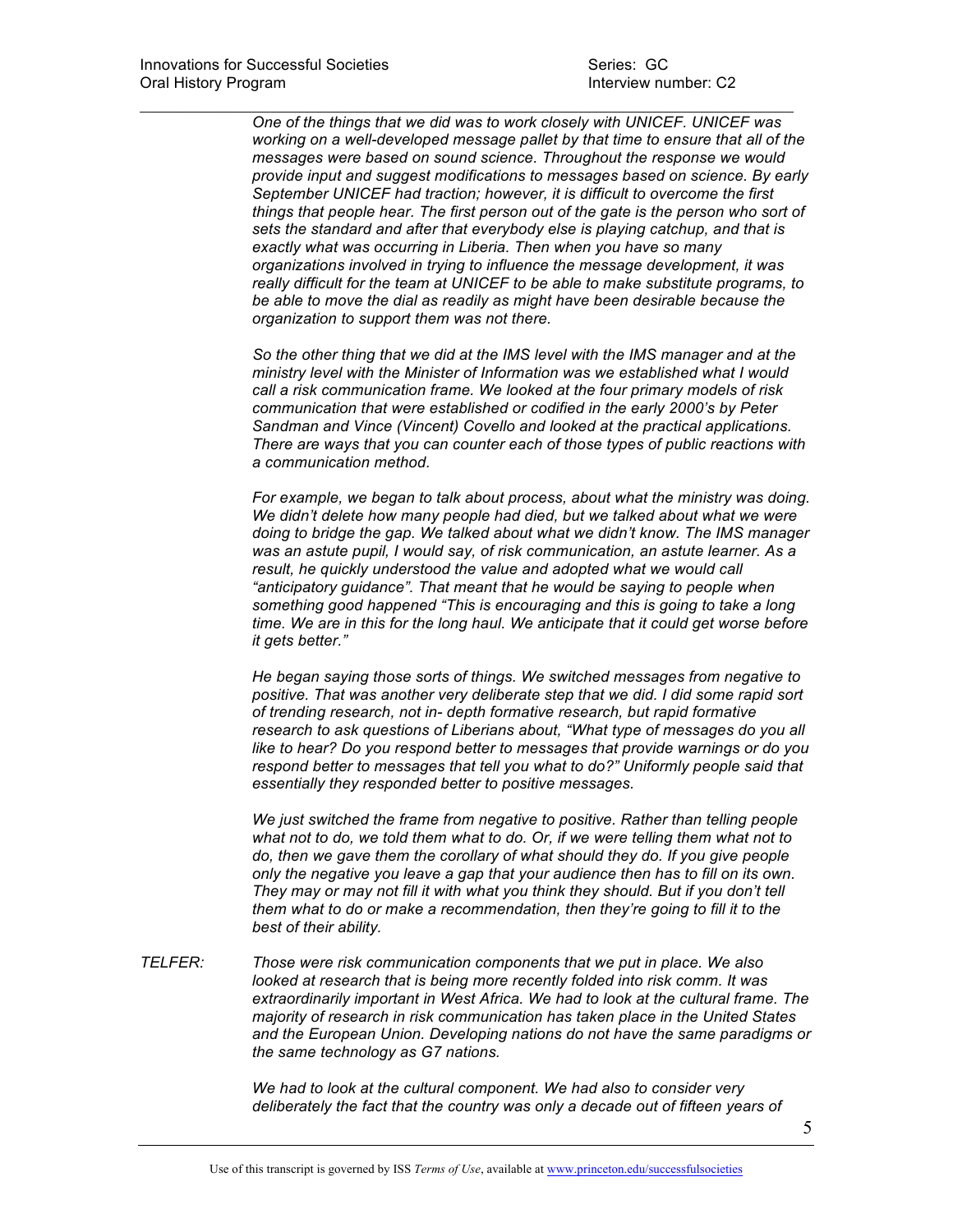*devastating civil war. So much of our messaging looked at the cultural importance of talking about how* united *we could do this. Together we could participate. That set up the campaign. That happened in the second deployment. We started establishing that foundation: government and the people were in this together. By describing what government was doing, we were showing action and then by giving people recommendations about appropriate actions to take, we were giving them a way to intersect with the overall response even when we still didn't have enough beds, enough ambulances or enough ways to get people to treatment—. That was a very deliberate approach.* 

*So making sure it was a scientific foundation that was very credible, switching from negative to positive framing and looking at the cultural considerations, these three examples.* 

SCHREIBER: That's very, very useful. I want to take it right from there to go to media. On media, could you describe a little bit how it worked practically with the press conferences from the Ministry of Information? You mentioned the joint committee that had been set up, but day-to-day, how would that work when it started getting better? And one or two thoughts on other mediums like the radio, for example, that played a big role.

 $\mathcal{L}_\text{max}$  and  $\mathcal{L}_\text{max}$  and  $\mathcal{L}_\text{max}$  and  $\mathcal{L}_\text{max}$  and  $\mathcal{L}_\text{max}$  and  $\mathcal{L}_\text{max}$ 

*TELFER: Sure. So the way that the Ministry of Information was operating initially in order to be able to have information flowing to the national media and to other avenues into community radio, for example, was to conduct a daily news conference. The daily news conference was scheduled for 11 o'clock. The IMS meeting did not end until 11 o'clock. So essentially immediately after the IMS meeting, first AGI and then myself in partnership with AGI, were knocking out five or six what we called press lines for the incident commander.* 

> *He raced across town, arriving late every time to the news conference with these five or six lines in hand. Before I got there, it pretty much led with, "How many people had died today." So we changed the approach to his messaging and began to give him information about process, "What the IMS had done that day." Then the second thing that we did was to work with the Minister of Information and the IMS manager and proposed an alternative structure for the news conferences which would provide the IMS commander the opportunity to evaluate and analyze his information and also to provide the country an opportunity to focus on something besides people dying and besides the epidemic itself.*

> *What I recommended to both was that we change the news conference structure to three times a week: Monday, Wednesday and Friday for health focus. On Monday, that would allow the IMS manager or the ministry representative to report on what had happened in the Friday IMS meeting; on Wednesday they reported what had happened in the Monday meeting, and on Friday they reported what had happened in the Wednesday meeting. There was an opportunity to look at information as it was coming in, make some decisions about it and be more deliberate about sharing. So then we looked at how the information was framed and what kinds of information we were providing. At the same time, we provided three times a week a bulletin called the Ebola Update to all partners and to the Minister of Information so that everybody had the same two-page summary to use and all of those messages were constructed within a risk communication frame. We then incorporated more spokespersons. So the incident commander did not have to be the only person who spoke. We began, as we were talking about process information, to incorporate other taskforce leaders as the spokespersons for the news conferences. If we were talking about*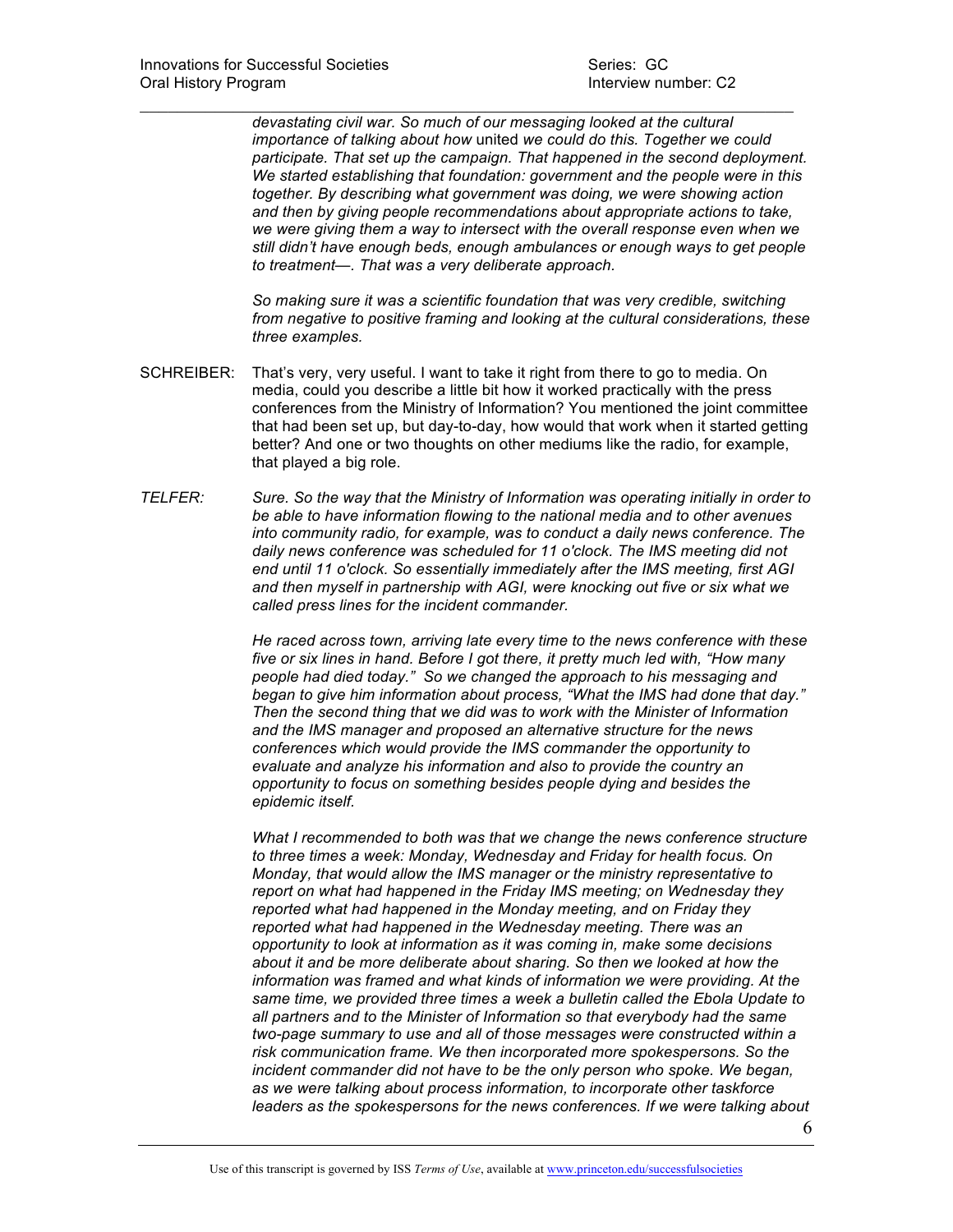*case management, for example, Dr. Kateh or Dr. Fallah would be the person who would speak about that. If we were talking about health promotion Reverend Sumo would make the presentation.* 

 $\mathcal{L}_\text{max}$  and  $\mathcal{L}_\text{max}$  and  $\mathcal{L}_\text{max}$  and  $\mathcal{L}_\text{max}$  and  $\mathcal{L}_\text{max}$  and  $\mathcal{L}_\text{max}$ 

*The way Liberian news conferences worked there is typically a formal presentation and then there are very orderly questions from the people in attendance. We also ensured that there was a partner present for each area that we were discussing. So for example, if we were discussing case management, then the partner that was most active in that particular part of the response was also present to be able to give a partner perspective and show that there was a lot of collaboration happening. That also allowed the media to essentially triangulate their information. They could hear from the ministry, they could hear from the people, they could hear from the partner and then they could assess that and perhaps report more broadly.* 

*That over time worked well. At the point that I left in December, I suggested to the person who followed me that it might be time to switch the health conferences from three days a week to two days a week. Then the other two days, during the period that I was there, the ministry could invite other parts of government to report on what they were doing. So it allowed the opportunity for media to report or to reflect some sort of normalization in government operations and to be able to vary the kind of information that was going on so the entire focus was no longer on how many people died the day before.* 

- SCHREIBER: How about the radio specifically or other mediums that this information would go to? I have a sense that the radio is at least worth mentioning in this story.
- *TELFER: Right. Radio is extraordinarily important in Liberia. It is community radio specifically. It is the best way other than face-to-face communication to get information throughout the country. So a couple of things happened there. One is there were a couple of national radio shows every week, one from the Liberian Broadcast Agency that is operated by the Ministry of Information and one from UNMIL, the United Nations Mission in Liberia. That was a national broadcast.*

*So immediately after or the day following the news conference, one of the ministry officials would be the featured guest on the UNMIL program and one of the ministry officials would be the featured guest on the National Broadcast.* 

*There were multiple ways of reaching community radio and not necessarily one consistent way other than what was sent out from the Ministry of Information. So UNICEF and UNMIL had ties with some community radio stations. IREX (International Research & Exchange Board) had ties with some community radio stations. Internews, when it came in, had ties with some community radio stations. So what we did is we made sure that they had those three- times- aweek Ebola updates so that they could incorporate those in the information that they were sending to the community radio station.* 

- SCHREIBER: Interesting, so you were filtering it down through everyone else?
- *TELFER: Yes, making sure that everybody had the same foundational information to work from. We framed it in a certain way. We had a riskcomm frame as we were going in. But they then incorporated the very necessary cultural approach.*

 *Standard English is the official language of Liberia. Liberian English, a bona fide language but not a written language, is more like the lingua franca. Then there are sixteen tribal languages. So that information could then be converted by*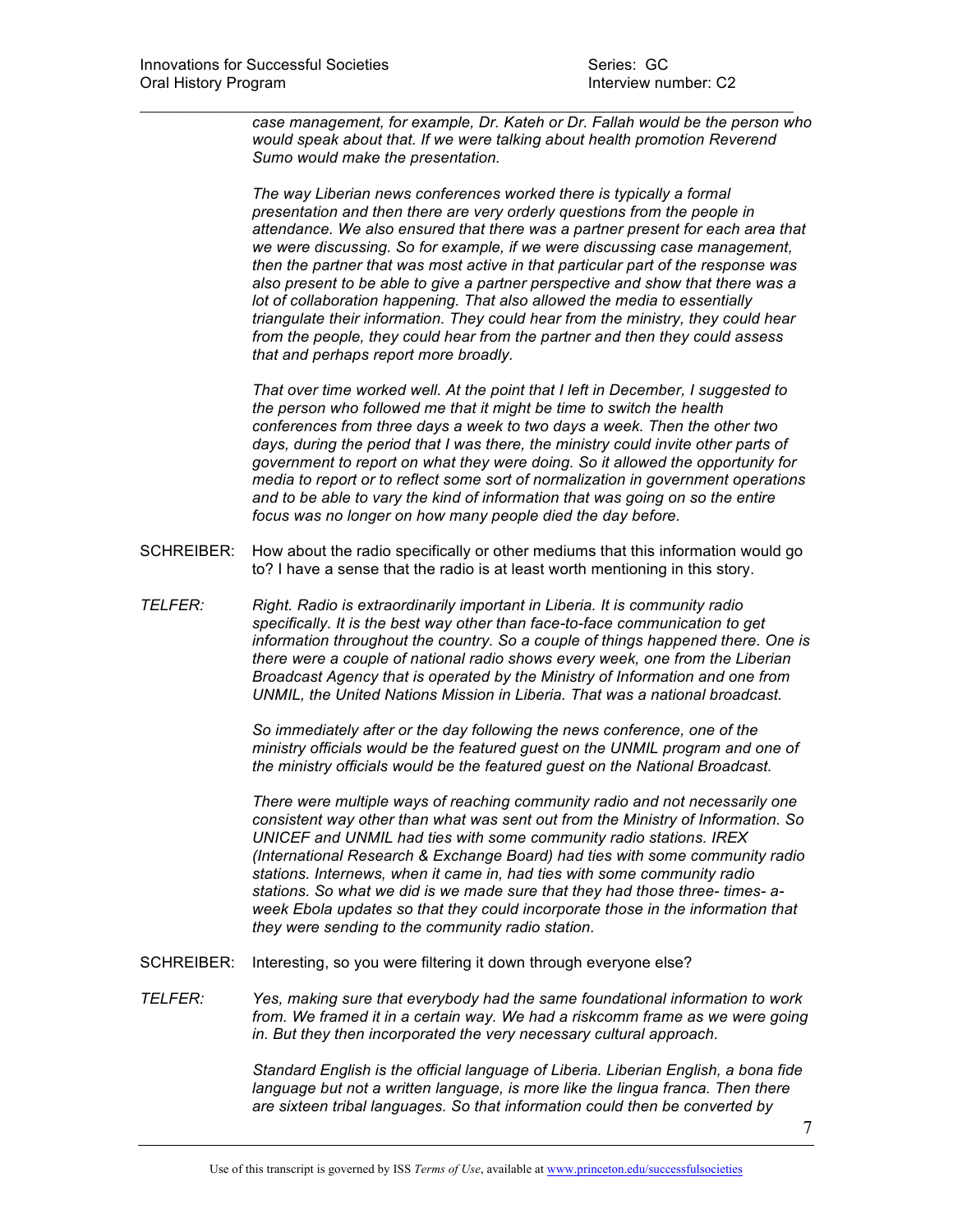*these different agencies into the different languages. So if IREX, for example, had a tie with a community radio station where the population was primarily Kru they could provide the information in Kru. I asked our incident commander one time, "Do we need to be phrasing this in Liberian English?" and he said, "No, I do that as I'm reading." I said, "Great, I thought that was the case." So he just basically translated off the cuff as he was going.* 

SCHREIBER: I want to switch at this point to the two remaining pillars here. The one on training, would that be training specifically for people who would go out and be social mobilizers or what did training mean in this context?

 $\mathcal{L}_\text{max}$  and  $\mathcal{L}_\text{max}$  and  $\mathcal{L}_\text{max}$  and  $\mathcal{L}_\text{max}$  and  $\mathcal{L}_\text{max}$  and  $\mathcal{L}_\text{max}$ 

- *TELFER: Training meant really looking at a group of people called general community health volunteers (GCHVs) and ensuring that they had all of the information that they needed to be able to conduct local visits, house calls, whatever might be needed. The ministry made sure that health education people in each of the districts had consistent information and the county health officials and district health officials had consistent information. All of the same information went to all of the NGOs so that training could be dispersed depending on who was in a particular county. Then they had the same materials to work with to be able to disseminate to their groups. In the period that I was back in the states, in October, the ministry was putting into place a remarkable program called Reach Every District (RED). It was basically a social mobilization effort to ensure that every district had information. The week that I returned to Liberia they were launching this program in collaboration with a number of partners, including CDC and The Carter Center, at a meeting of the national association of tribal leaders and chiefs. That helped disseminate information through the traditional government as well as through the political.*
- SCHREIBER: Was this around  $17<sup>th</sup>$  of October? Does that sound about right?
- *TELFER: The RED activity began in November, in the middle of November and was finished by the second week of December. In that period, the ministry put all of its personnel into the field, all of the social mobilization in the field. They covered 77 districts in thirty days.*

 *They did not do Monrovia, they saved that for the second wave, which happened in December, but they covered all of the rural districts. It was a remarkable effort.* 

- SCHREIBER: if I say social mobilization at this point, I'm referring to people who were going door-to-door or in communities. In addition to these community health volunteers, you had UNICEF training their own social mobilizers and running an operation. You also had ECAP (Ebola Community Action Program) later. Mercy Corps has claimed that they reached 2.5 million people. Could you speak on that at all, like the fact that there were essentially three different organizations training social mobilizers? Did that create problems or were they all basically using the same material?
- *TELFER: ECAP occurred later after the ministries' program and I really have no knowledge of that because it was implemented in the period when I was back in the States for about six months. So I really can't speak to whether it caused problems or not; that would have to come from Reverend Sumo or somebody within the country.*
- SCHREIBER: How about UNICEF? Did they work closely with the ministry in training social mobilizers? Did you get that sense?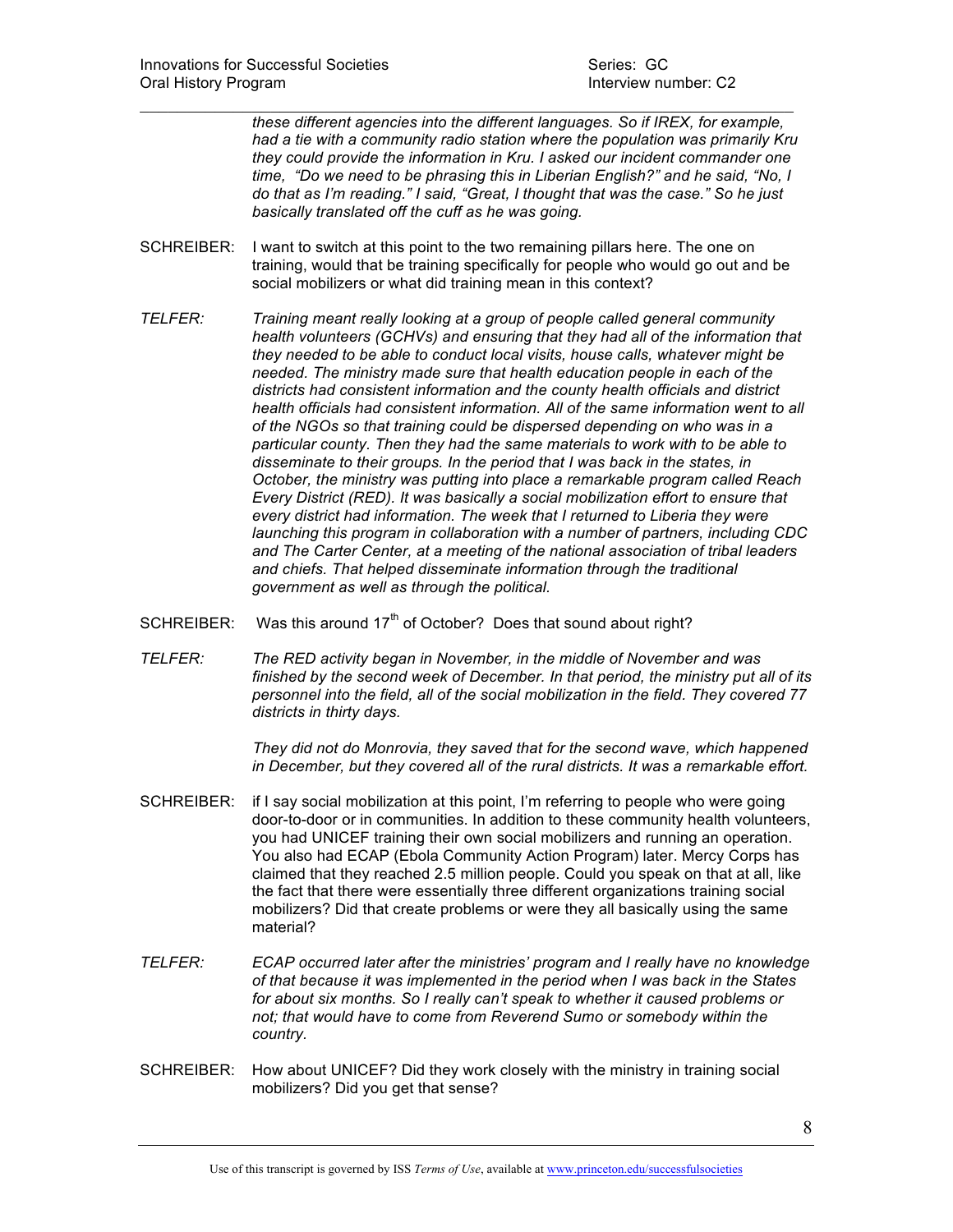## *TELFER: Absolutely.*

SCHREIBER: Would you say they were one team? When you were talking about Reach Every District, would that have automatically included UNICEF, for example?

 $\mathcal{L}_\text{max}$  and  $\mathcal{L}_\text{max}$  and  $\mathcal{L}_\text{max}$  and  $\mathcal{L}_\text{max}$  and  $\mathcal{L}_\text{max}$  and  $\mathcal{L}_\text{max}$ 

*TELFER: Yes. The Reach Every District program was an effort that was spearheaded by the Ministry's health promotion department with support. We're talking about a lean organization, very, very small. So in order to do something like that it was essential to have support from a broad range of NGOs. I did not do the evaluation, and I don't know if evaluation has been done, but I'm hopeful that the structure that was put in place helped facilitate more orderly support for the ministry by the NGOs. Working with the Carter Center, for example, was a linkage that we helped promote. Certainly they already had some of these linkages, but what we tried to do was create some structures that would strengthen them. The Carter Center was a wonderful link along with the Ministry of Interior to reach the traditional leaders. There was both an NGO outreach to traditional leaders and a government outreach to traditional leaders.* 

> *There was scarcely a thing that occurred in Liberia that didn't have partners*  engaging with a ministry. You really needed all hands on deck. It wasn't *something that any one partner, nor the ministry could do on its own; it really took everyone. Just to speak really briefly—to give you a corollary example in the RITE, Rapid Isolation and Treatment of Ebola strategy that CDC helped the ministry put together—the brilliant part of that strategy was that four-person teams would go from the county health office or the district health office as soon as they received notification of a possible case. Those four-person teams could be comprised of any group of ministry and voluntary organizations that were in that area.*

*It could be the county health officer, MSF, International Red Cross and CDC. It could be the district health officer, Global Communities, Save the Children and IMS. It could be any constellation, whatever happened to be there. They had standard protocols and standard actions to take, but the grouping could vary. My observation would be that was fairly true in many aspects of the response. The ministry was always in charge and our job was to support them so that we could end the epidemic.* 

- SCHREIBER: If we could speak for a few moments about field mobilization. I assume that refers to the foot soldiers going out into the communities*.* Could you describe a little bit how that one worked?
- *TELFER: Field mobilization and support had two components. One was training. So the way it worked was sort of cascading. The Message and Materials Development Committee developed the messages and materials. The training committee used those messages and recommended specific types of training materials, working with the Message and Materials Development work group, and developed the training plan. Then the field mobilization and support did the implementation.*
- *TELFER: It was a collaborative effort. Each of the workgroups had a responsibility. Then the media workgroup supported the link with the Ministry of Information so that that information could get out broadly and also supported the dissemination of consistent information through the partners.*
- SCHREIBER: But what does it mean when you say field mobilization provided support. What did that mean practically?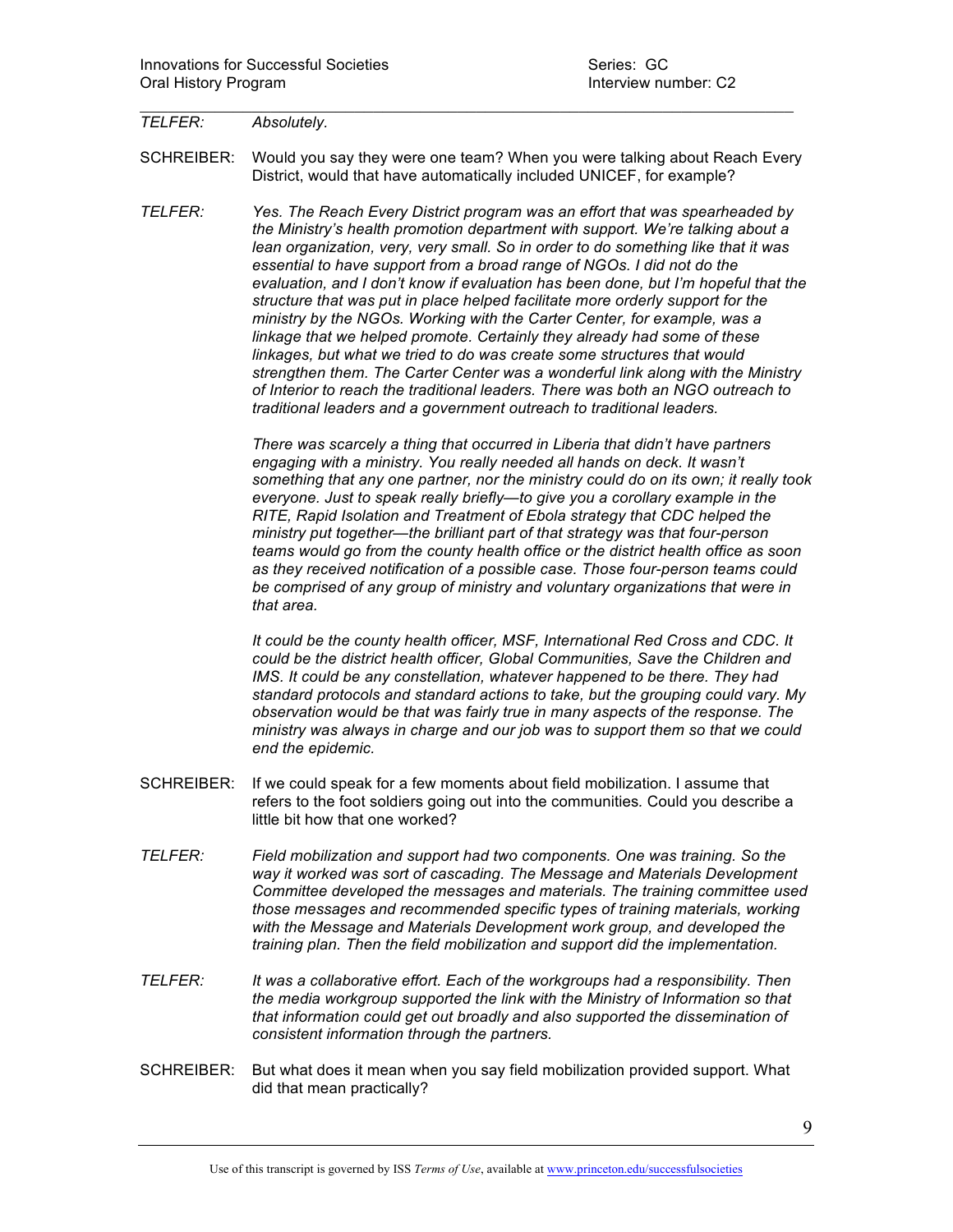- $\mathcal{L}_\text{max}$  and  $\mathcal{L}_\text{max}$  and  $\mathcal{L}_\text{max}$  and  $\mathcal{L}_\text{max}$  and  $\mathcal{L}_\text{max}$  and  $\mathcal{L}_\text{max}$ *TELFER: It could mean that they had people in the district as well. It could be that they were working with the ministry to help plan the process, how it was going to proceed, who was going to be where. It could be putting forward a stipend so that people could afford to come, finding a meeting room. So it could be a range of things. The World Health Organization was the lead for that. Liliane Luwaga I believe was the WHO person.*
- SCHREIBER: So it sounds like general support then, support services to social mobilizers out in the field. Would that be correct?
- *TELFER: Right. I think that would be a reasonable statement. That support could take a variety of forms.*
- SCHREIBER: With all of this in place now, how did you see those initial challenges that we spoke about. How did you see the situation improving?
- *TELFER: The first one was organization and having a structure for the international and national NGOs to intersect with—to provide coherent support, if you will, to really*  have a good way of providing support to the ministry. As I noted, when I returned *in November, after only a 30-day absence from the country, the national NGOs were convening the meeting. The social mobilization meetings were completely different. They were very orderly. There were presentations from each group. There were decisions made by the group, decisions made by the ministry and all of the conditions were in place to be able to support that extraordinary Reach Every District effort.*

 *As international NGOs, for example, WHO, UNICEF, MSF, CDC, Global Communities—all of us have an organizational e-mail system. The Liberian Ministry of Health has no e-mail system. The government of Liberia has no organized e-mail system. So everyone has a personal e-mail. Having the ability to funnel information through specific workgroups really helped the leadership be able to have a better span of control and to have a grasp of everything that was going on, but not to have to cope with messages from sixty different organizations.*

 *With regard to the second piece, the messaging, Liberia has, to this day, the most sophisticated message manual of any of the three countries that were most affected by Ebola. Under the leadership, the joint leadership, of UNICEF and the Ministry of Health, the message manual was refined and revised and updated and new information and issues added throughout the entire response. So today, if Ebola happens again, they have a concrete message manual to serve as reference that is very oriented to be able to support a future response. The messages we know are scientifically accurate, and they provide a positive or selfefficacy personal action frame.* 

- SCHREIBER: The big thing I'm looking at in the story though, is about winning trust from the communities themselves. They have to change behaviors that are in many cases just normal human behaviors and in others are more culturally influenced. So from the very broadest level, what do you think were some of the key things that actually built that trust, when as you mentioned it was really lost in the beginning, to the point where people were eventually willing to cooperate and change those behaviors?
- *TELFER: My personal observation—and this is my personal observation, I am not representing the opinion of the agency; let me be very clear about that. The turning point occurred between the fourth and the eighth of October when the*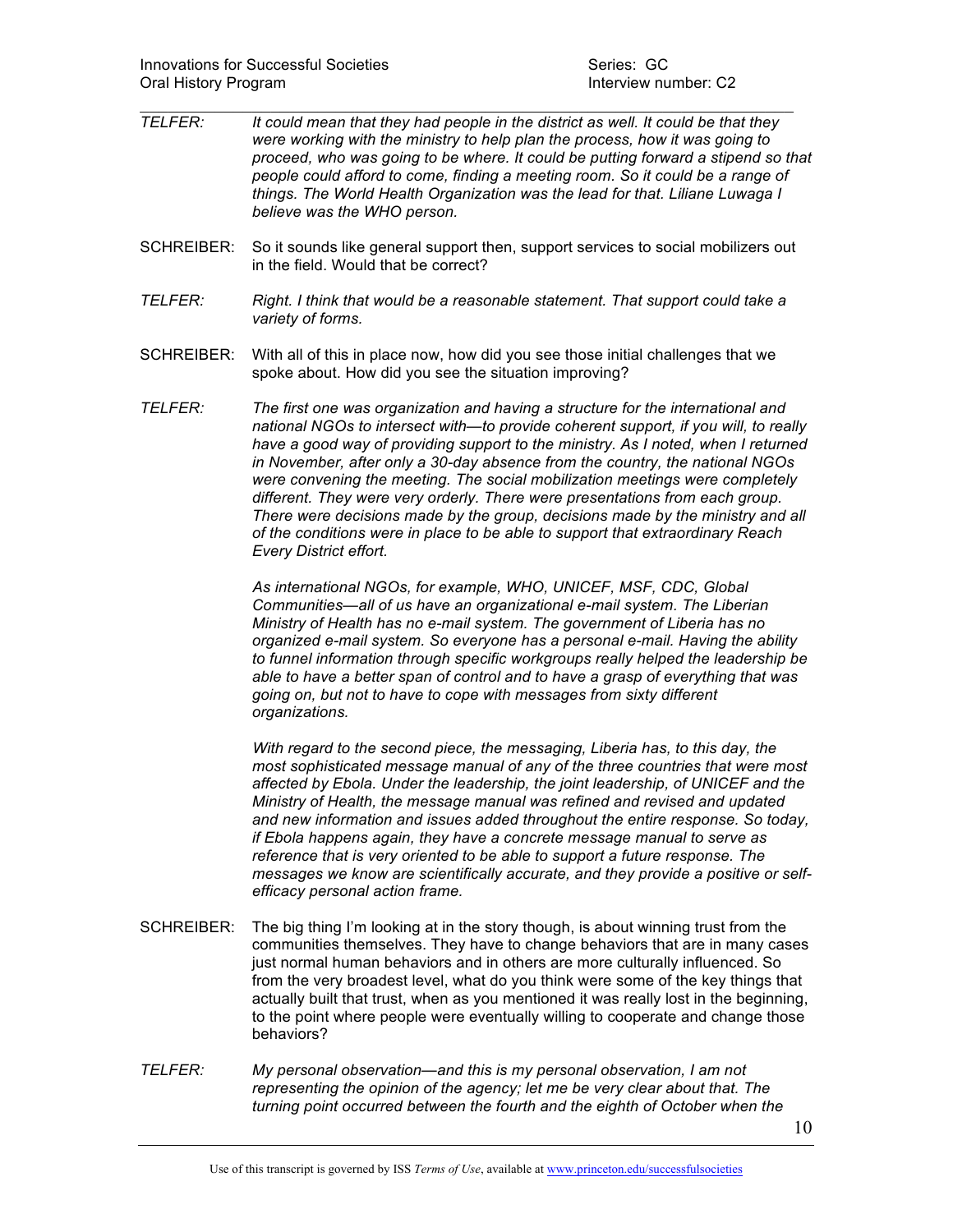*Ministry of Health convened the National Council of Tribal Chiefs in Gbarnga in Bong County for a four-day meeting. Every ministry and every workforce or workgroup that was part of the response was present at that meeting to brief traditional leaders on what was happening. Out of that meeting came a ten-point resolution from the National Association of Traditional Chiefs that said that they would support the ministry and the government in this response.* 

 $\mathcal{L}_\text{max}$  and  $\mathcal{L}_\text{max}$  and  $\mathcal{L}_\text{max}$  and  $\mathcal{L}_\text{max}$  and  $\mathcal{L}_\text{max}$  and  $\mathcal{L}_\text{max}$ 

*I believe much of trust in Liberia was from bridge building. It is not one of those things—understandably I believe—where you can come in and just because I'm from CDC does not automatically make me a trusted emissary. It just means that I am from CDC and they know CDC is a partner. So just in my sphere of activity, it took three weeks to really build that trust and demonstrate that I was responsive to the needs, that I could produce products that were useful, that I was truly there to support the ministry. And then we were able to make really good progress. That needed to happen in every sector.* 

*Then we built a bridge between the ministry and first, between the Message and Materials Development Committee and the rest of the response, to be able to move those messages into the IMS and into the partners' hands. Then we built a bridge between the Ministry of Health and the Ministry of Information so that by the 19th of December, the IMS commander and the Minister of Information jointly presented to the President the Ebola Must Go campaign. It was a joint activity.* 

*Similarly a bridge needed to be built between the political government and the traditional leadership in order to have the most effective reach into the communities. That supported the connection at the county and district levels where people were well acquainted. It sort of gave it the official mantle and said the entire government is in line with this. Shortly after that meeting what we call the epi curve bent and cases started to decline. The crisis certainly wasn't over, but it wasn't still escalating.*

 *My personal observation is that looking at the timing of events, because at that time we still didn't have enough ETUs (Ebola Treatment Units) then. We still didn't have enough ambulances. We still didn't have the right system in place. So those structural things were still missing, but the curve still began to bend.* 

- SCHREIBER: As a devil's advocate on that exact point, couldn't it also be that with the peak of the crisis being so bad, that people were seeing so much death, that at a certain point it's just too much. You may on your own start changing some behaviors. What do you think about the idea of this community learning essentially as part of that explanation?
- *TELFER: That is a plausible hypothesis. Community learning needs to be supported with what are the actions.*
- *TELFER: Hand washing does not prevent Ebola. What we were asking people in West Africa to do was to change deeply-held beliefs and longstanding cultural traditions. It is not the same as use less salt, consume less sugar. It is change in the way that you care for your family members whether they are ill or dead. That is a profound change. So on one hand, yes, people could learn that. On the other hand, in terms of asking people to do something different, this was such a big*  ask *that it needed to be, I believe, somehow supported by other methods. Whether that was information, whether it was outreach from general community health volunteers, whether it was reinforcement from the tribal leadership I don't know. I don't believe that evaluation has been conducted except that we do know*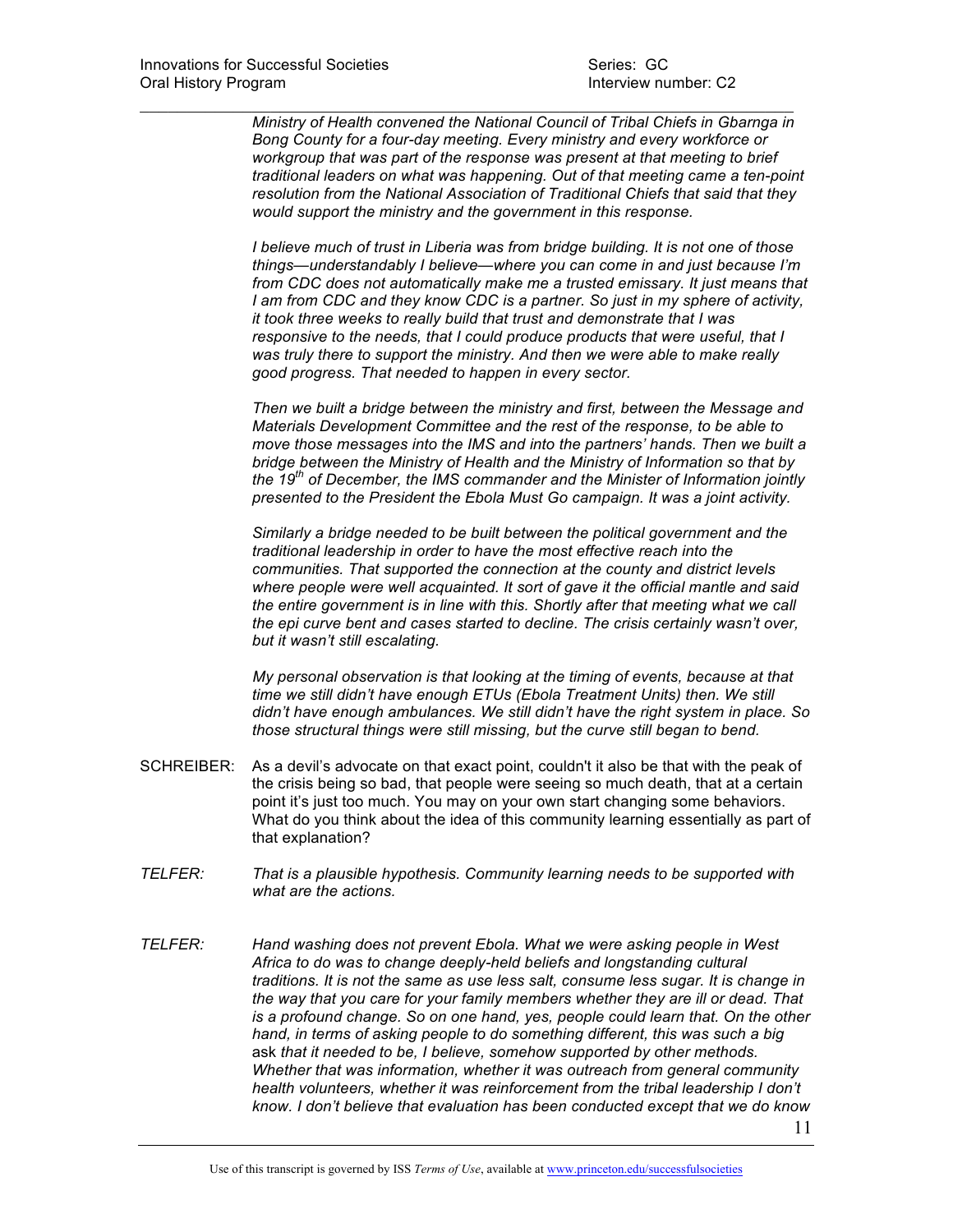*that a large percentage of people remembered receiving a visit from a general community health volunteer. Unfortunately the message people most remembered was,* "Wash your hands*." Nonetheless, enough change was made to be able to change the course of events. Conceivably people could have done it on their own. My hypothesis would be that it might have taken longer than it actually did. Dr. (Tom) Frieden himself, our CDC Director said that things changed in Liberia when the community became involved. In the period of October to—middle of October to middle of December, lots of things happened.* 

*The government had enough of a structure to be able to reach the communities and have the resources for the communities to be able to use, and the people were given concrete actions through the Ebola Must Go campaign, for example, that they could take actions that would allow them to intersect with the structure that was there. So it was multifactorial.*

SCHREIBER: Right. I think my working hypothesis at this point is certainly the point you make, even if I completely on my own decided, "Okay, I need to change something now." Then, at the very least, I would have had the correct information at hand to know what to do now.

 $\mathcal{L}_\text{max}$  and  $\mathcal{L}_\text{max}$  and  $\mathcal{L}_\text{max}$  and  $\mathcal{L}_\text{max}$  and  $\mathcal{L}_\text{max}$  and  $\mathcal{L}_\text{max}$ 

- *TELFER: Exactly.*
- SCHREIBER: Even if the trigger for me changing my behavior wasn't necessarily someone showing up at my door, at the very least getting that information and knowing what steps to take were certainly very important, because I could imagine if someone wanted to change something and didn't know what to do that would have been like a nightmare scenario.
- *TELFER: Exactly. Then what people do is they do what is prudent. I can give you an example. Early in the response one of our people visited with a county health official who had a report of a potential outbreak in a village. I remember this vividly. She was recounting what the county health official had told her. He said after he left the road, he walked for eight hours. He crossed two rivers and when he arrived at the village there were 22 graves and there was no one left, because the people had fled.*

 *Fleeing is not panic. Fleeing is taking personal prudent action to distance yourself and your family from an illness. Sadly, that spread the illness. But in terms of a chain of thought*, "Stay in place and tell someone" *was a primary message that we had to get out so that people would not flee and not take the illness with them and spread it further.*

 *So being able to change that behavior also required, I believe, layering if you will. So the information was going out through the traditional chiefs. The information was going out through the town criers. They were provided megaphones so they didn't have to just shout and could save their voices, because they were doing a lot of talking. Messages went out through the community health volunteers. Those same messages were being heard on community radio. Those same messages were in the newspaper. Those same messages when we got the campaign going were in posters and on flyers being delivered by a multiplicity of different groups. So people were hearing it from a lot of different directions.* 

- SCHREIBER: I will not take any more of your time, but that was really a fascinating conversation. Thank you so much for taking the time to talk to me.
- *TELFER: Thank you. I hope it is useful.*